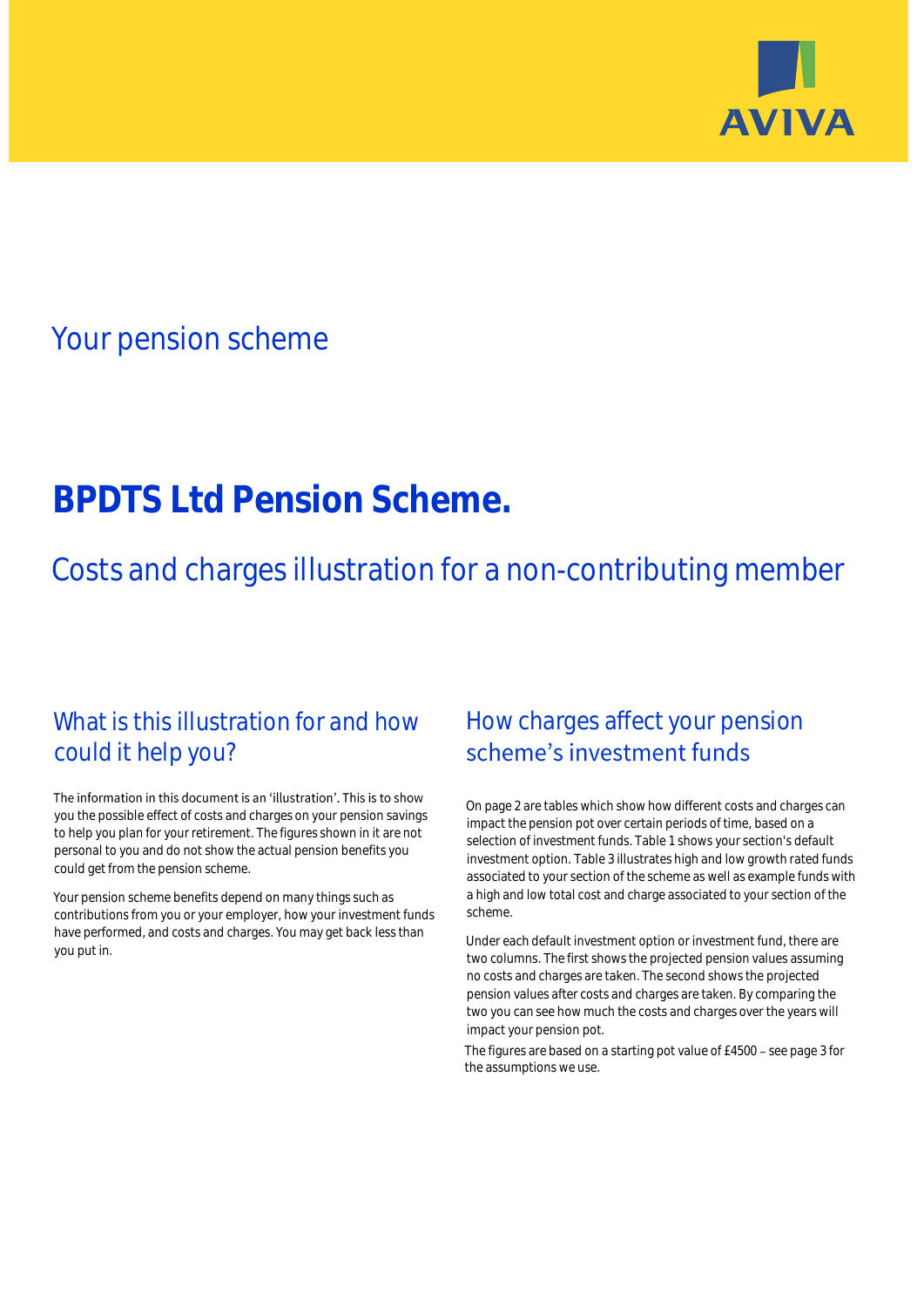| Illustration of effect of costs and charges on the Default Investment Option in |                                        |                                    |  |  |  |  |  |  |  |
|---------------------------------------------------------------------------------|----------------------------------------|------------------------------------|--|--|--|--|--|--|--|
| <b>BPDTS Ltd Pension Scheme.</b>                                                |                                        |                                    |  |  |  |  |  |  |  |
|                                                                                 | <b>My Future</b>                       |                                    |  |  |  |  |  |  |  |
|                                                                                 | Assumed growth rate 3.3% (p.a.)        |                                    |  |  |  |  |  |  |  |
|                                                                                 | Assumed costs and charges 0.47% (p.a.) |                                    |  |  |  |  |  |  |  |
| At end of year                                                                  | Projected value assuming no            | <b>Projected value after costs</b> |  |  |  |  |  |  |  |
|                                                                                 | costs and charges are taken            | and charges are taken              |  |  |  |  |  |  |  |
| $\mathbf{1}$                                                                    | £4,550                                 | £4,530                             |  |  |  |  |  |  |  |
| $\overline{2}$                                                                  | £4,600                                 | £4,550                             |  |  |  |  |  |  |  |
| 3                                                                               | £4,650                                 | £4,580                             |  |  |  |  |  |  |  |
| 4                                                                               | £4,700                                 | £4,610                             |  |  |  |  |  |  |  |
| 5                                                                               | £4,750                                 | £4,630                             |  |  |  |  |  |  |  |
| 10                                                                              | £5,010                                 | £4,770                             |  |  |  |  |  |  |  |
| 15                                                                              | £5,280                                 | £4,910                             |  |  |  |  |  |  |  |
| 20                                                                              | £5,570                                 | £5,060                             |  |  |  |  |  |  |  |
| 25                                                                              | £5,880                                 | £5,200                             |  |  |  |  |  |  |  |
| 30                                                                              | £6,200                                 | £5,360                             |  |  |  |  |  |  |  |
| 35                                                                              | £6,540                                 | £5,520                             |  |  |  |  |  |  |  |
| 40                                                                              | £6,830                                 | £5,630                             |  |  |  |  |  |  |  |
| 45                                                                              | £7,000                                 | £5,630                             |  |  |  |  |  |  |  |
| 50                                                                              | £7,030                                 | £5,530                             |  |  |  |  |  |  |  |

### **Table 2**

| List of Funds included in the Default Investment Option |                       |                    |  |  |  |  |  |  |
|---------------------------------------------------------|-----------------------|--------------------|--|--|--|--|--|--|
| <b>Fund name</b>                                        | <b>Total Cost and</b> | <b>Growth Rate</b> |  |  |  |  |  |  |
|                                                         | Charge (p.a.)         | (p.a.)             |  |  |  |  |  |  |
| Av MyM My Future Growth                                 | 0.49%                 | 3.60%              |  |  |  |  |  |  |
| Av MyM My Future Consolidation                          | 0.44%                 | 2.40%              |  |  |  |  |  |  |
|                                                         |                       |                    |  |  |  |  |  |  |
|                                                         |                       |                    |  |  |  |  |  |  |
|                                                         |                       |                    |  |  |  |  |  |  |
|                                                         |                       |                    |  |  |  |  |  |  |
|                                                         |                       |                    |  |  |  |  |  |  |
|                                                         |                       |                    |  |  |  |  |  |  |
|                                                         |                       |                    |  |  |  |  |  |  |
|                                                         |                       |                    |  |  |  |  |  |  |

#### **Aviva Life & Pensions UK Limited.**

Registered in England No. 3253947. Registered office: Aviva, Wellington Row, York, YO90 1WR. Authorised by the Prudential Regulation Authority and regulated by the Financial Conduct Authority and the Prudential Regulation Authority. Firm Reference Number 185896. **aviva.co.uk** TEMP GFI NG071309 09/2018